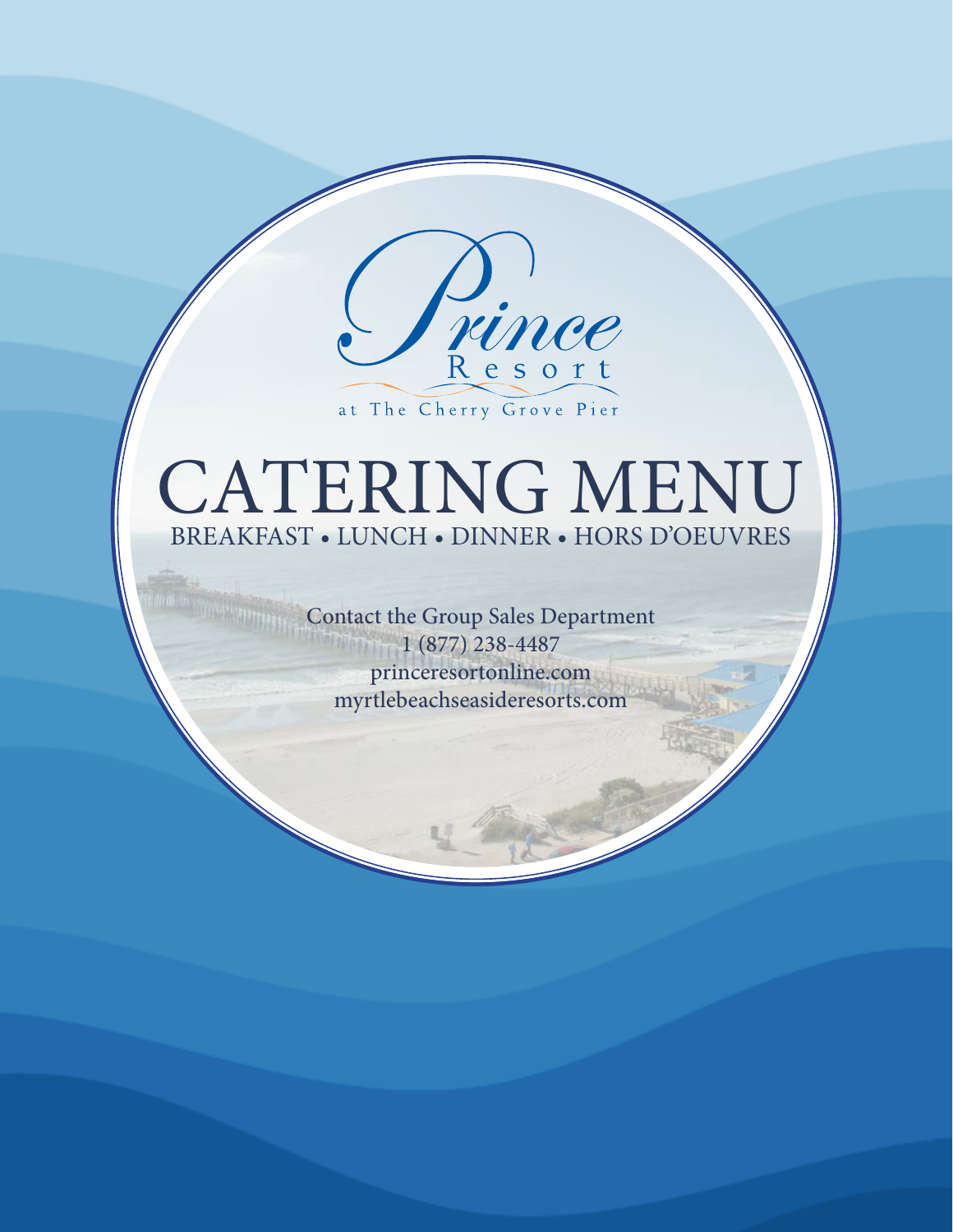

# Breakfast Selections

6:30 am – 10:00 am

### Sea Splash

Fresh seasonal fruits, granola bars, assorted cookies, yogurt, hot specialty teas, coffee (regular & decaf), or bottled water

## 3500 Ocean Grill Buffet Special

A hearty start to a busy day. Freshly baked biscuits with sausage gravy and an assortment of jams, sausage, crisp bacon, French toast, southern style grits, hash browns, scrambled eggs, assorted cereals and assorted chilled orange or cranberry juices, coffee (regular & decaf), and iced brewed tea

### Al a Carte Items

Large Hot Ham & Cheese Croissants Sausage Biscuits Assorted Mini Pastries Assorted Donuts

\*There is a minimum of 50 adult persons required for any buffet style setup.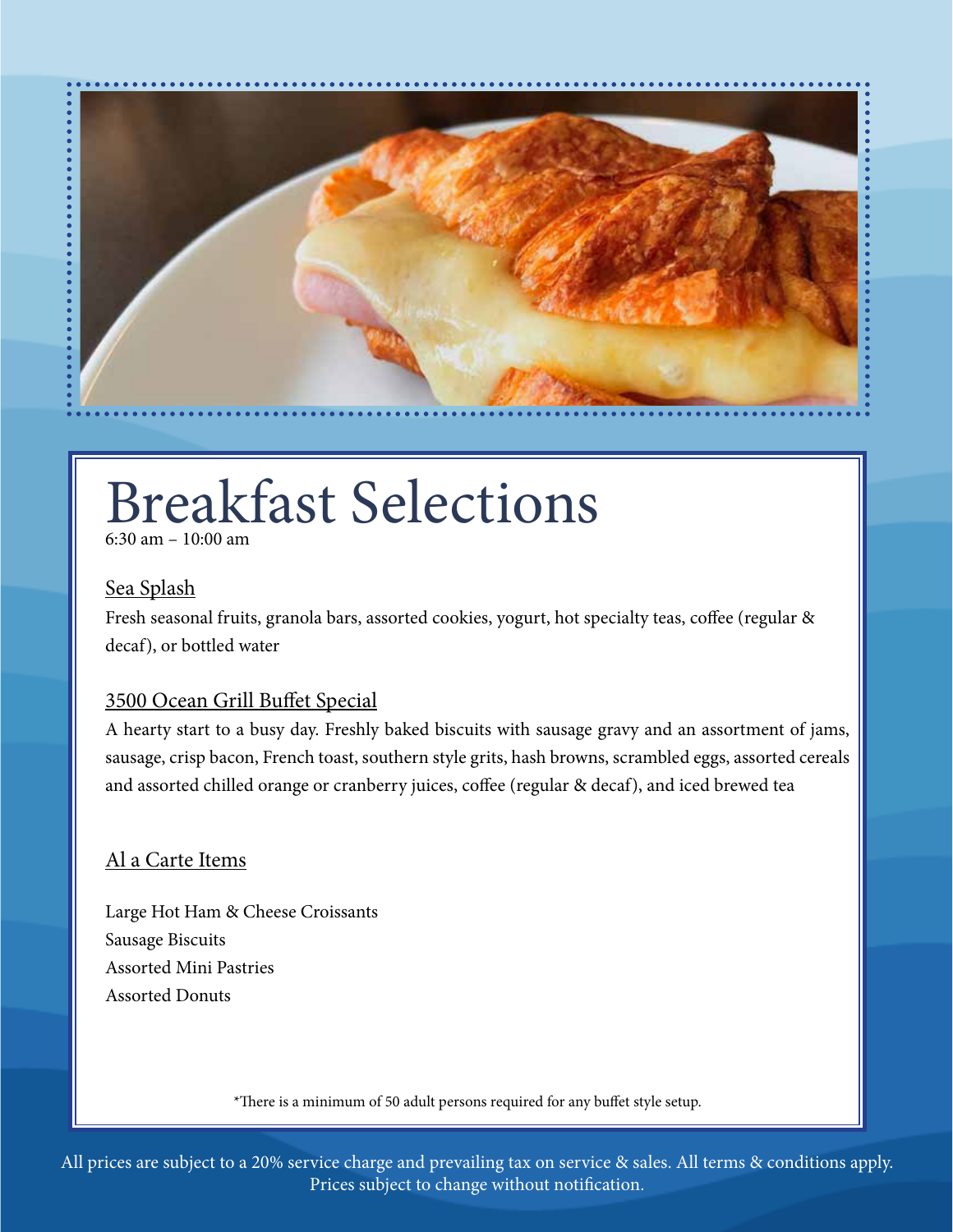# Luncheon Selections

11:30 am – 2:00 pm *All options include a beverage station with coffee, iced brewed tea & water.* 

# *Sandwiches*

*(Served with potato chips, coleslaw or potato salad and a dill pickle spear and fresh baked chocolate chip cookie)* 

## The Farm

Marinated chicken breast served on a toasted bun with lettuce, tomato, onion and cheddar cheese

## Beach Club

The traditional triple-decker, loaded with turkey, ham, crisp bacon, American cheese, lettuce and tomato

## The Shag

Thinly sliced roast beef with gravy served open faced on a hoagie roll with a side of creamy horseradish sauce

# *Plated*

*(Served with a garden salad, rolls & butter, Chef's vegetable, Chef's choice dessert)*

## Southern Supreme

Sautéed chicken breast served atop cornbread stuffing and topped with white herb cream sauce

## Darlington 500

Slow Roasted Pork Loin served with a light gravy stock and smashed red potatoes

## Little River

Chicken Parmesan served over angel hair pasta and marinara sauce

There is a maximum of 75 adult persons required for the Plated Menu selection.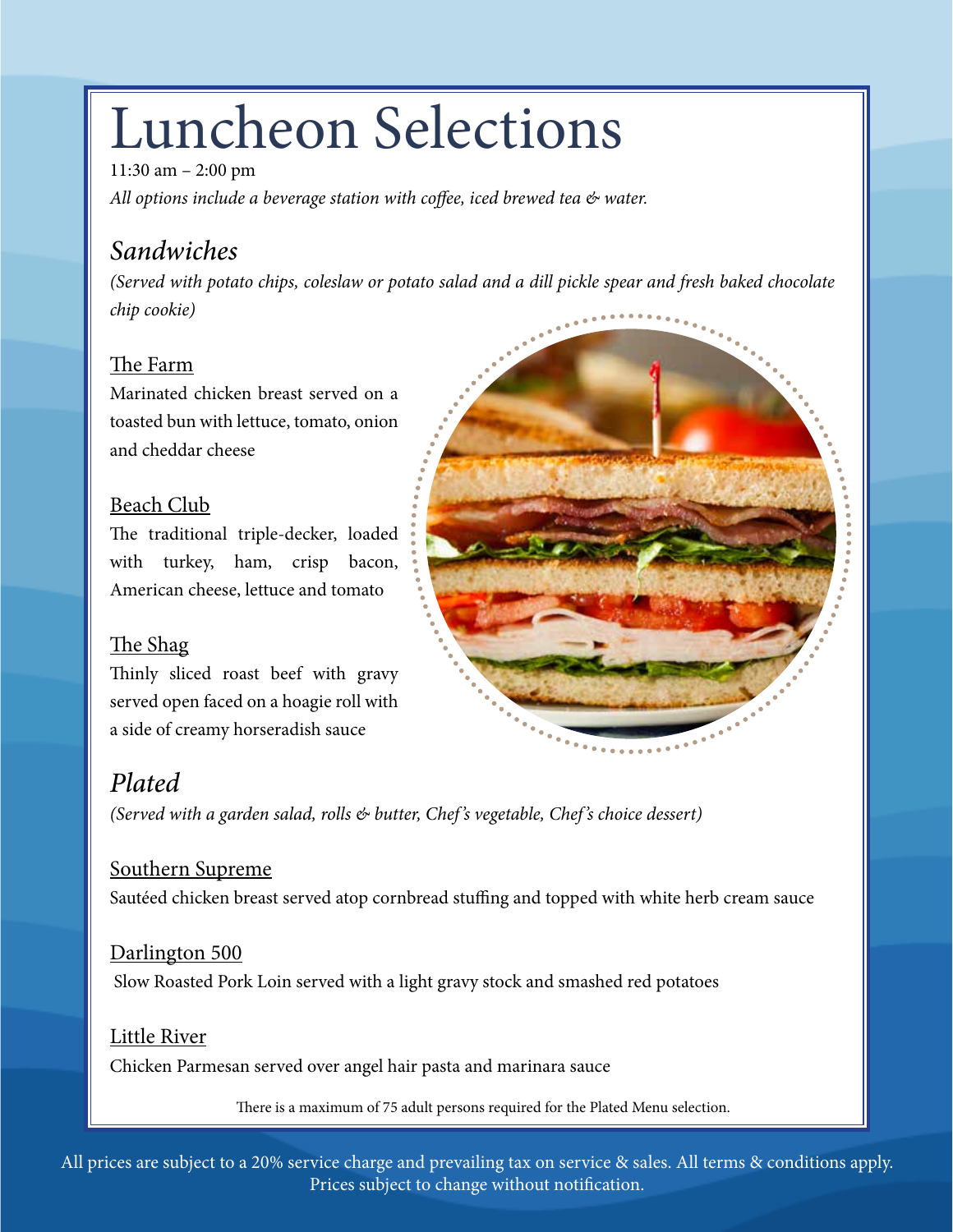# Luncheon Selections

11:30 am – 2:00 pm

*(Served with rolls & butter, Chef's choice dessert and beverage station with coffee, iced brewed tea & water)* 

# *Make Mine Light*

## Captain's Bounty

Crisp garden greens, ham, turkey, tomato, cucumber, Swiss and cheddar cheese, hardboiled egg, and crisp bacon

## Salads of the South

Chicken salad, egg salad, & tuna salad on a bed of mixed greens with a side of raspberry vinaigrette

![](_page_3_Picture_8.jpeg)

## Caesar & Brutus

Grilled chicken breast on fresh romaine

lettuce, shredded Parmesan cheese, garlic croutons and fresh made Caesar dressing

# *Express Boxes*

## Need for Speed

Choice of ham, turkey or chicken salad wrap served with potato chips, a cookie, seasonal fresh fruit, and a bottled water

## Can It Be Caesar

Fresh romaine lettuce, croutons, and Parmesan cheese, with creamy Caesar dressing and a croissant, cookie, seasonal fresh fruit, and a bottled water

## Veggie, Veggie

Vegetable wrap served with assorted bell peppers, red onion, mushrooms, tomatoes, & shredded lettuce with oil & red wine vinegar dressing, cookie, seasonal fresh fruit, and a bottled water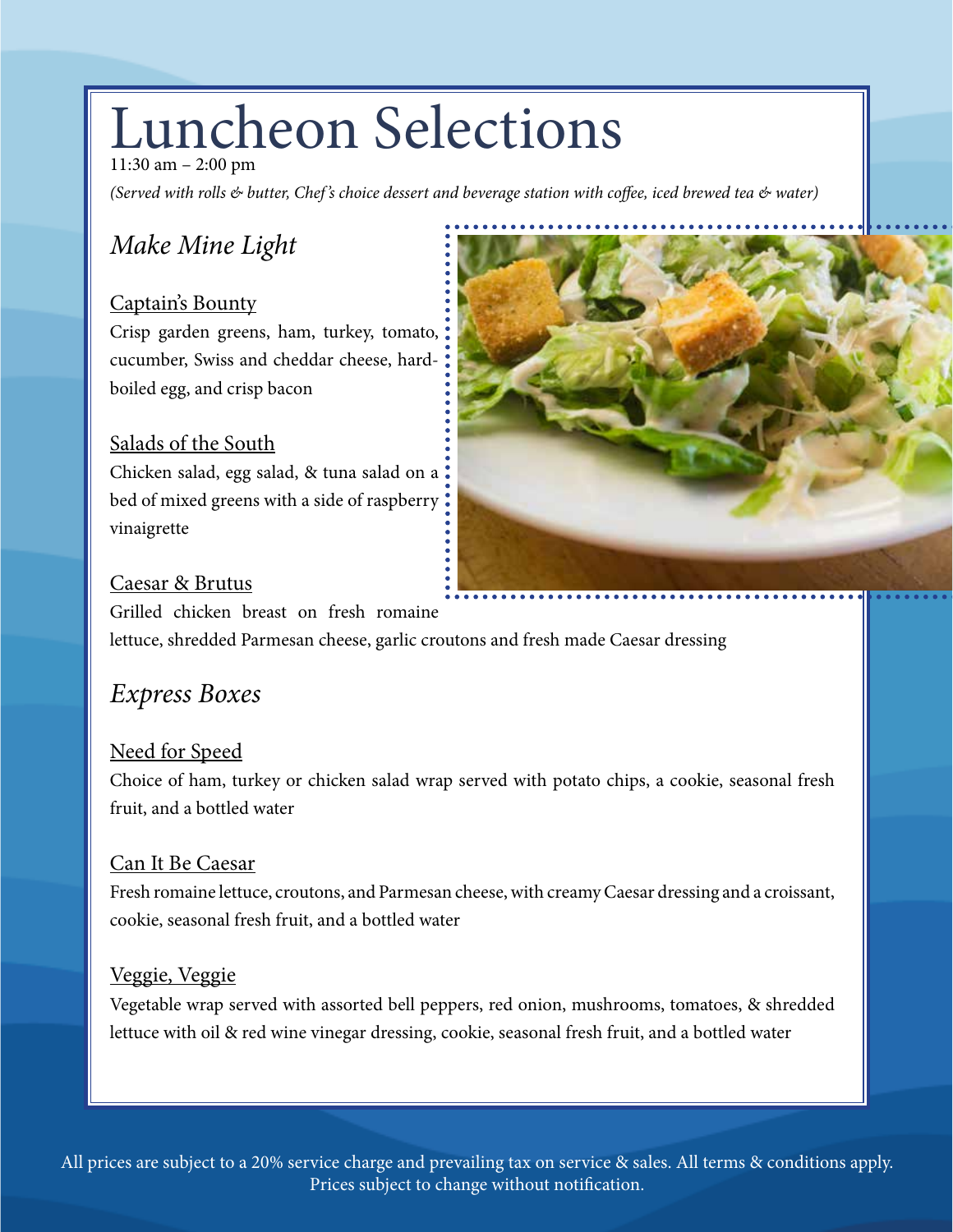![](_page_4_Picture_0.jpeg)

# Lunch Buffet Selections

11:30 am – 2:00 pm *All options include a beverage station with coffee, iced brewed tea, lemonade & water.* 

## The Southerner

Tossed salad, potato salad, Southern fried chicken, pulled pork with assorted BBQ sauces, fried okra, baked beans, mac and cheese, cornbread and rolls

## Ships A'Sail Soup & Salad Bar

Two of our homemade soups and a bountiful salad bar

## Make It Italian

Caesar salad, two pastas (Linguine & Ziti), Alfredo sauce & marinara sauce with meat, grilled chicken breast and Italian sausage, roasted squash and zucchini, garlic bread, cheesecake

## Rain or Shine Cookout

Potato salad, coleslaw, grilled hamburgers, grilled chicken breasts, hot dogs with chili, house made chips, baked beans, assorted condiments (lettuce, tomato, onion, and pickles and buns), assorted cheeses, fresh baked cookies

\*There is a minimum of 50 adult persons required for any buffet style setup.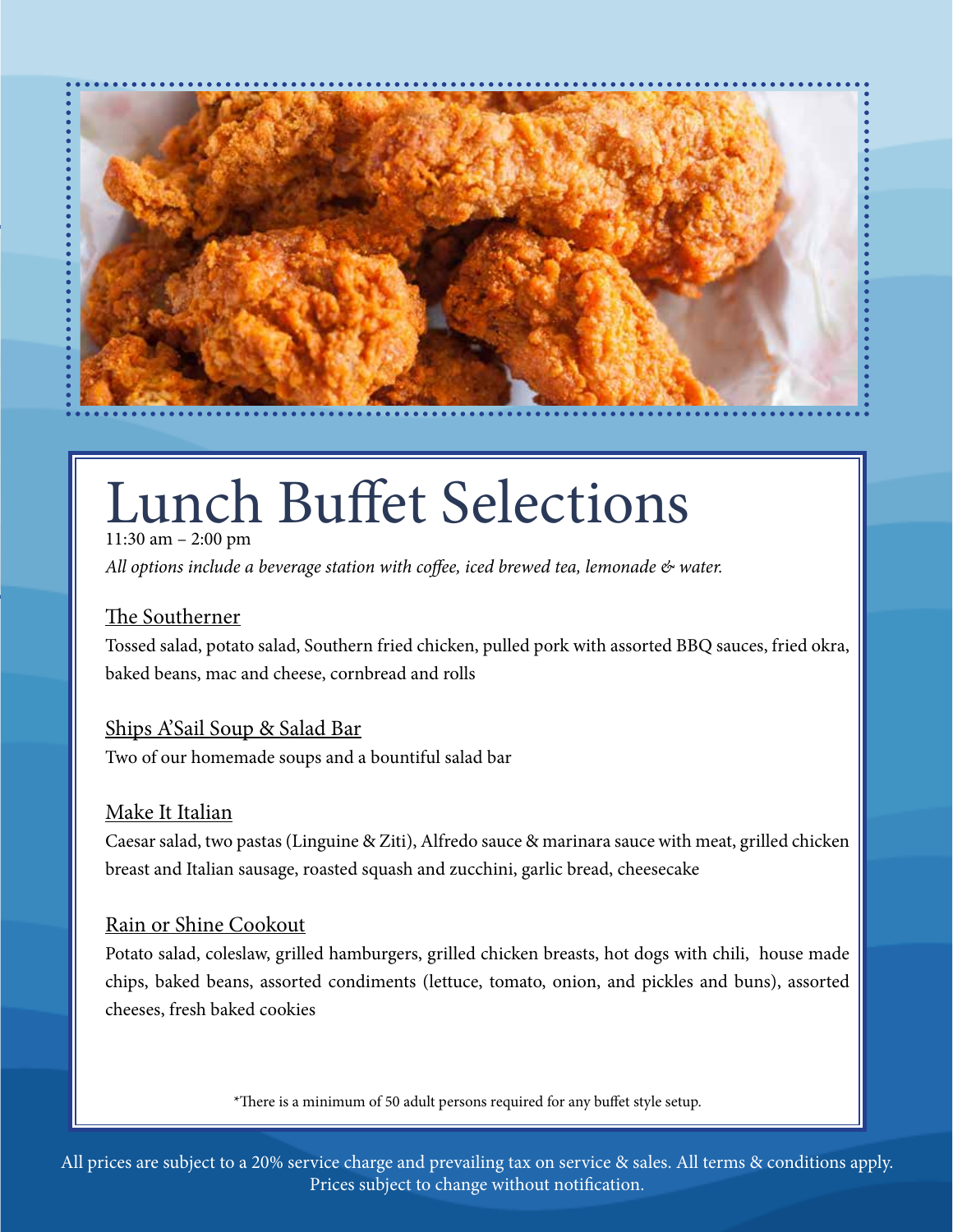# Beach Breaks

10:00 am – 4:00 pm *All breaks are set for thirty minutes. Prices are per person.* 

Sweet & Salty Salted mixed nuts, fudge brownies, and assorted sodas

Icy Shores Ice Cream Bar – vanilla ice cream and assorted toppings, water station.

## Bless Your Heart

Vegetable cups, pimento cheese and crackers, sea salt pretzels with mustard and assorted sodas

## Beach Comber Crunch

Potato chips with French onion dip, fried tortilla chips with salsa and guacamole, snack mix, and assorted sodas

## It's Going to be a Hot One

Assorted hot specialty teas, freshly brewed coffee, hot chocolate, and homeade cookies

### Sunrise to Sunset Break

Assorted sodas, bottled water, sweet and unsweet iced . brewed teas, regular and decaffeinated coffee

Assorted Canned Sodas & Bottled Water (based on consumption) Coffee Station (regular & decaf with assorted sweeteners & creamers)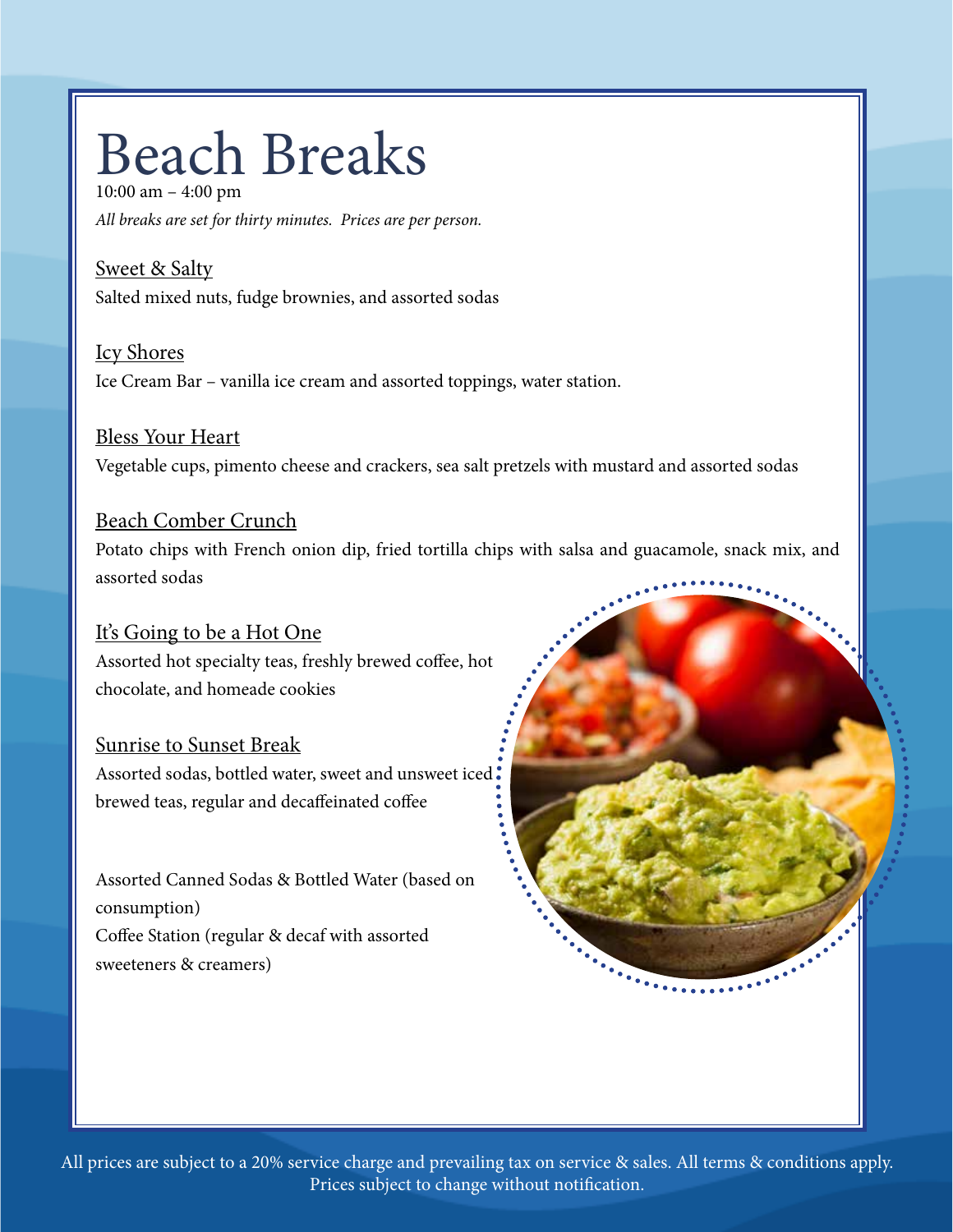# Plated Dinners

4:30 pm – 8:00 pm

*All selections served with tossed salad, potato or wild rice, Chef's choice of vegetable, rolls & butter, Chef's choice dessert, coffee or tea*

# *Appetizers*

Jumbo Shrimp Cocktail Mini Crab Cakes

Fig Brie Bruschetta Vegetable Cups

# *Dinner Salads*

Can It Be Caesar Fresh romaine lettuce, croutons, and Parmesan cheese, with creamy Caesar dressing

Old South Mixed greens, carrots, cucumber and tomato with choice of dressings

# *Dinner Entrées*

Filet Mignon, 8 oz. charbroiled filet, crowned with sautéed mushrooms Sirloin Steak, 10 oz. USDA choice, center cut Roast Pork Loin Baked Herb Chicken Broiled Salmon in lemon butter herb sauce Flounder Stuffed with Crab Meat Carolina Crab Cakes

## Al a Carte Items

Three Jumbo Shrimp Jumbo Lump Crab Cake One Lobster Tail with Butter Sauce

## Your Choice of Dessert

Apple or Pecan Pie Apple or Peach Cobbler Cheesecake Triple Chocolate Layer Cake

All food selections above are priced per person. There is a maximum of 75 adult persons required for the Plated Menu selection.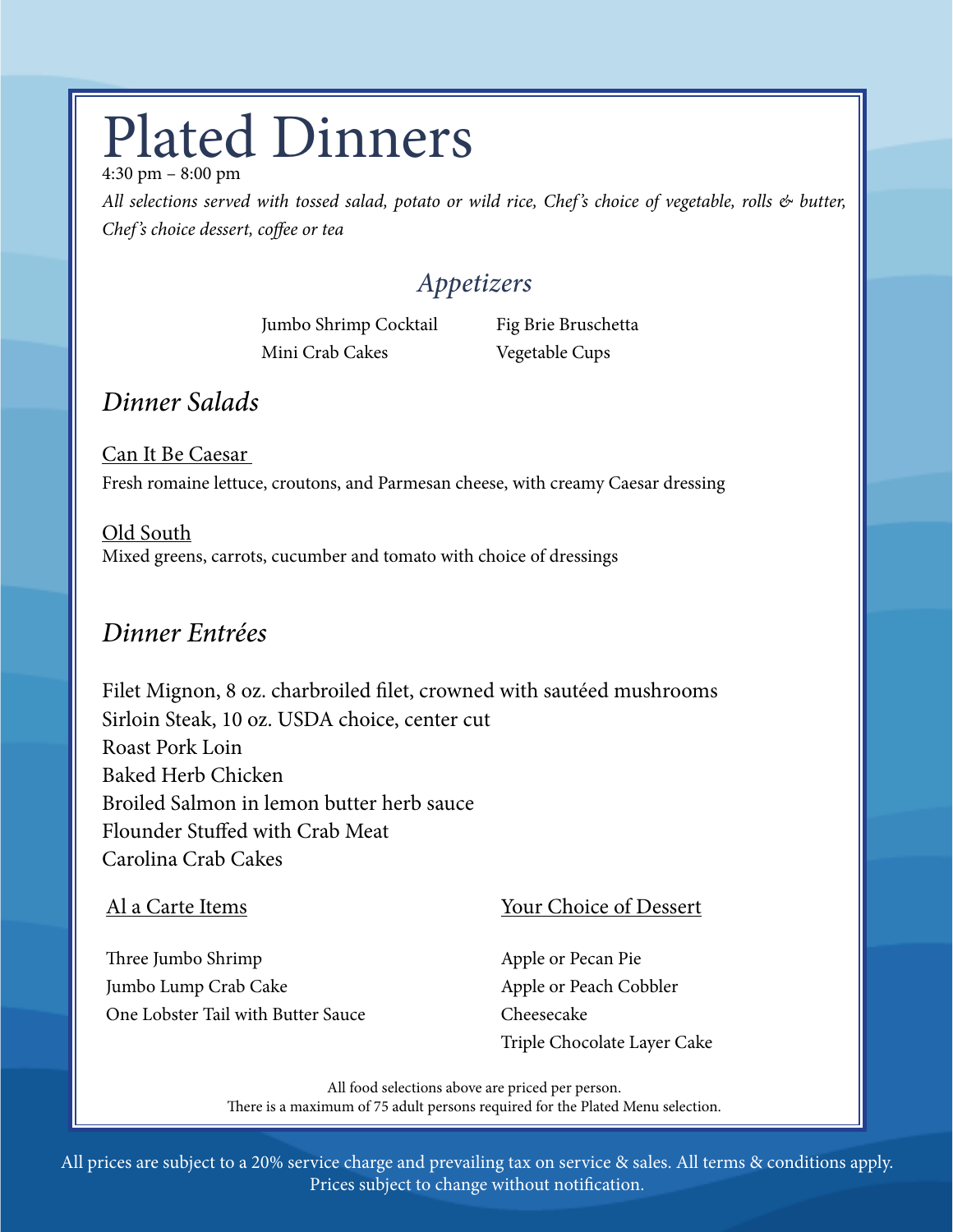# Charter Your Own Course

11:30 am – 8:00 pm *All served with Chef's choice dessert, fresh rolls & butter, coffee or iced brewed tea* 

Salads (Choice of Two)

Tossed Garden Salad Tomato and Cucumber Salad Pasta Salad Southern Potato Salad Macaroni Salad Coleslaw Caesar Salad

Entrees (Choice of Two)

Roast Beef Au Jus Baked Herb or Fried Chicken Pulled Pork Barbecue Shrimp and Grits Roasted Pork Loin Beef Tips in a Balsamic Glaze

Seasonal Chef 's Fish - **Market Priced**

Starches (Choice of Two)

Oven Roasted Red Potato Sweet Potato Soufflé Garlic Mashed Potatoes Scalloped Potatoes Au Gratin Wild Rice Macaroni and Cheese

Vegetables (Choice of Two)

Seasonal Sautéed Vegetable Medley Green Beans Amandine Squash Casserole Glazed Baby Carrots Grilled Asparagus Southern Collard Greens

![](_page_7_Picture_11.jpeg)

## *Carving Stations*  Carving Station Items

\*Prime Rib Station \*Butter Basted Breast of Turkey Station \*Virginia Baked Ham with Sauce & Rolls

There is a minimum of 50 adult persons required for any buffet style.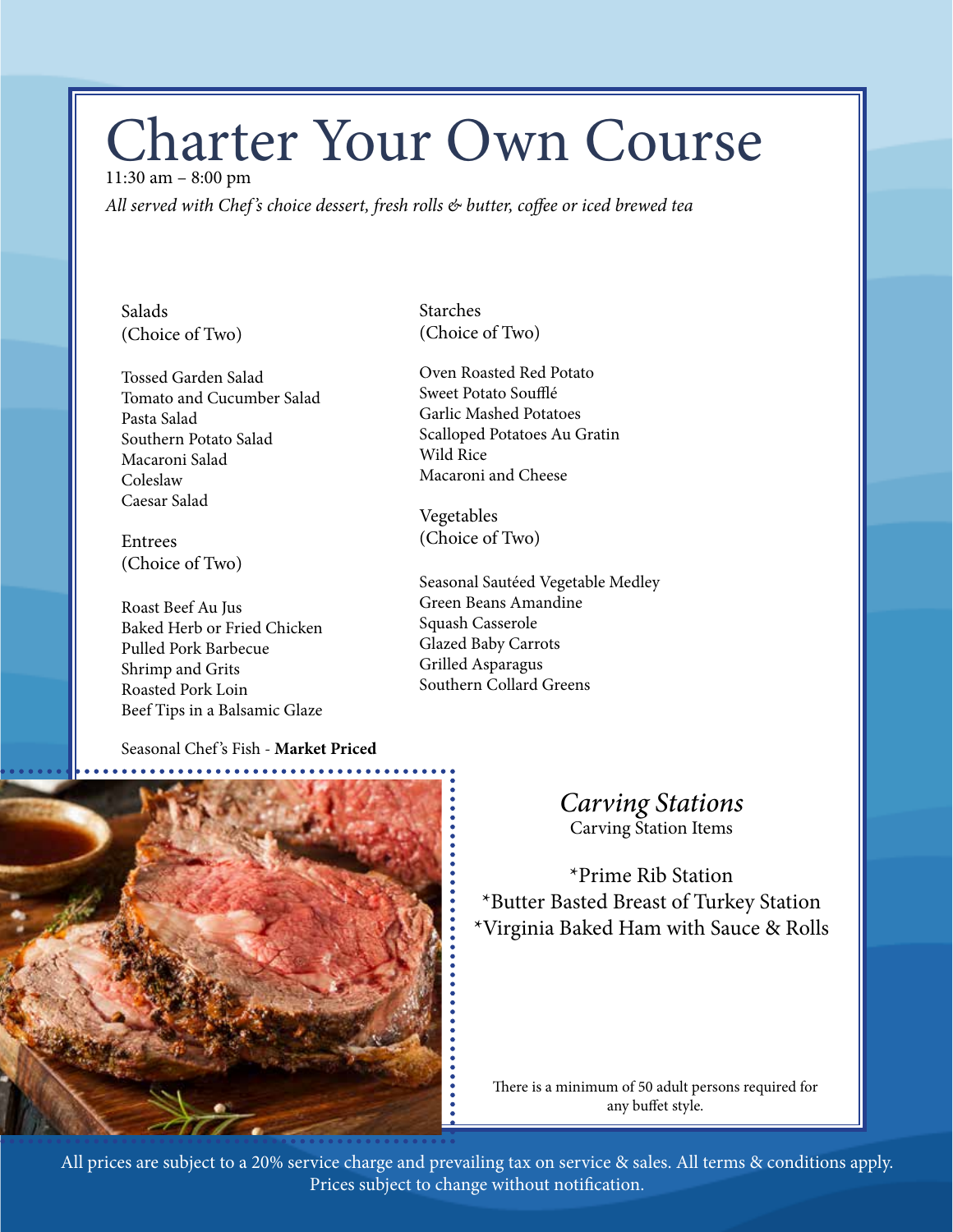# Sunset Delight

4:30 pm – 8:00 pm

### Lowcountry Coastal

Crisp garden salad with assorted dressings, Southern fried chicken & fried fish, mashed potatoes and gravy, macaroni & cheese, green beans & collards, rolls & butter, fruit cobbler, and coffee or iced brewed tea

### Italian Cupboard

Caesar salad, two pastas (Spaghetti & Ziti), Alfredo sauce & marinara sauce with meat, grilled chicken breast and Italian sausage, roasted squash and zucchini, garlic bread, cheesecake, iced brewed tea, and lemonade

### Coastal Roaster

Roast pork, roast turkey and roasted squash and zucchini, roasted potatoes, Caesar salad, pimento cheese cornbread and biscuits, coffee, and iced brewed tea

## *Hors D'oeuvres*

All trays are based on 75 persons

Fruit & Cheese Tray Antipasto Tray Mini Crab Cakes Smoked Salmon Tray

Shrimp Cocktail Swedish Meatballs Fig & Brie Bruschetta Spinach & Artichoke Dip

![](_page_8_Picture_12.jpeg)

There is a minimum of 50 adult persons required for any buffet style.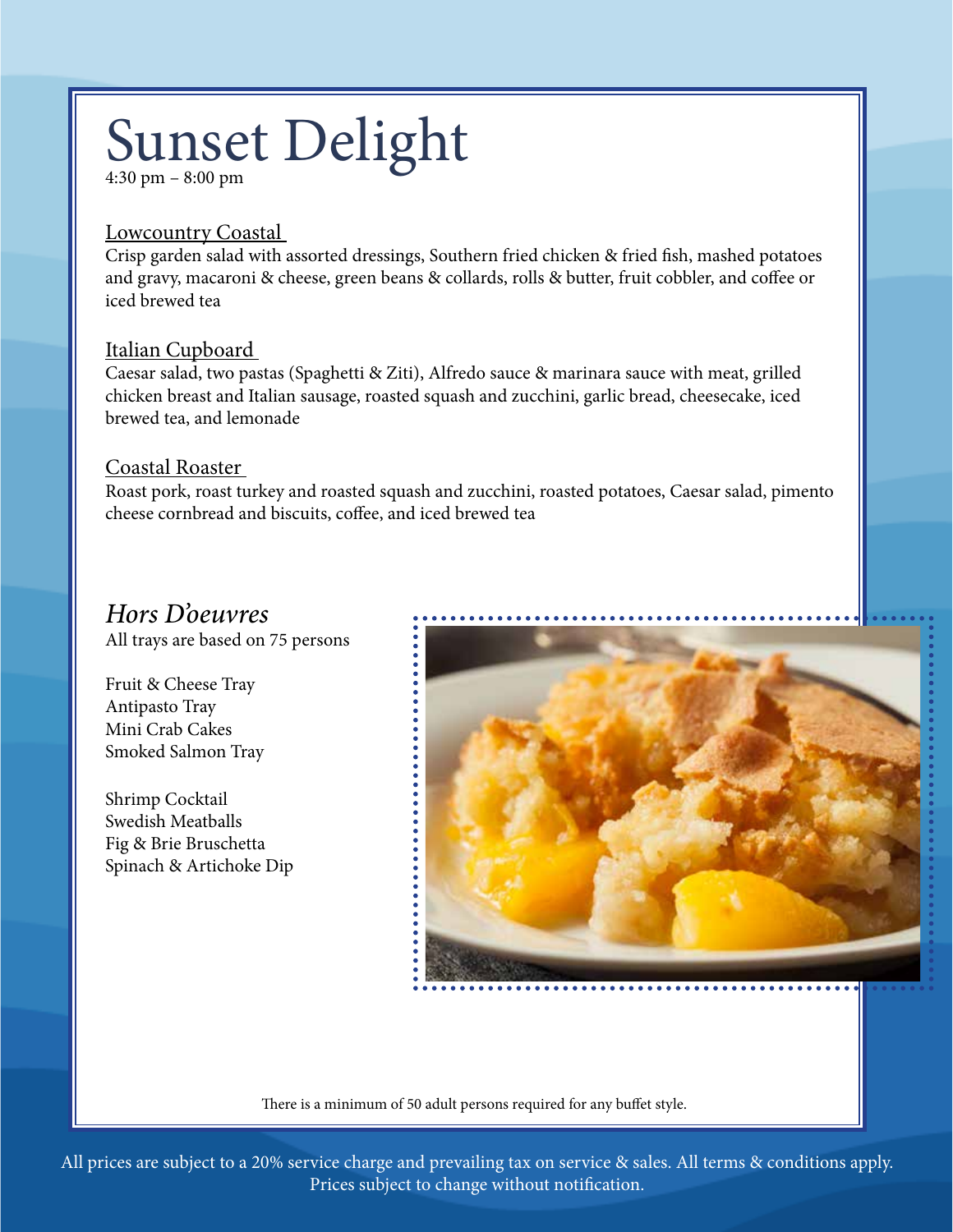# Spirits of the South

To consume alcoholic beverages in the State of South Carolina, attendees must be at least 21 years of age and have a valid identification. The bartender is ultimately responsible for age verification and has the right to refuse service. It is strictly against the law in the State of South Carolina for attendees to bring their own alcoholic beverages to any function. Violation of the "brown bagging" law is subject to fine.

#### BARTENDER FEE

The host/planner of the event is responsible for the bartender payments. The number of bartenders and number of hours of service predetermines fees. The fee is \$50.00 for the first hour per bartender and \$20.00 per bartender per hour thereafter (minimum 2 hour).

We require the following bartender (s) per guests:

1 – 50 guests: 1 Bartender 50 - 100 guests: 2 Bartenders 100 – 150 guests: 3 Bartenders

## *Host Bar*

Consumption Host pays for drinks on consumption basis

Cash Bar Guests attending pay for the consumption. Cash or Credit Cards accepted.

### Premium Package

Host pays for drinks on a packaged price per person for the first hour and per hour each additional hour open bar with premium liquor, house wine, and import & domestic beer.

### House Package

Host pays for drinks on a packaged price per person for the first hour and per hour each additional hour open bar with house liquor, house wine, and domestic beer.

### Beer/Wine Package

Host pays for drinks on a packaged price per person for the first hour and each additional hour for open bar with house.

HOUSE TABLE SERVICE WINES PER 750 ML BOTTLE BEER AVAILABLE BY FULL KEGS

CORKAGE FEE PER BOTTLE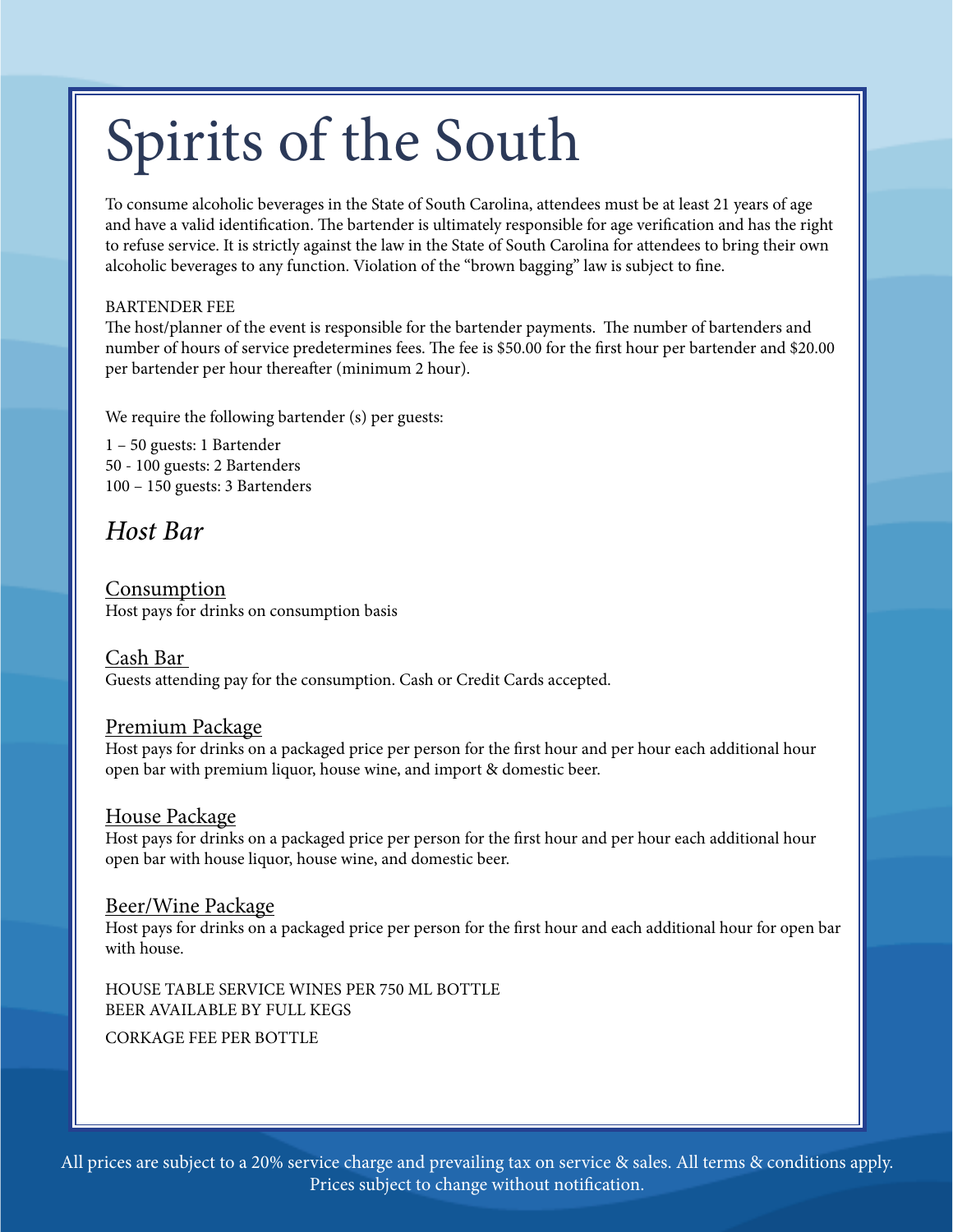# Spirits of the South

Juice & Soda Bottled Water Wine by the Glass Domestic Beer Imported Beer House Brands Call Brands Premium Brands

**Domestic Beer**  Michelob Ultra, Budweiser, Bud Light, Miller Light, Coors Light & Yuengling

**Imported Beer**  Corona & Heineken

### **Premium Liquors**

Vodka - Titos, Absolute, Grey Goose Gin - Tanqueray & Bombay Sapphire Rum - Cruzan - Mango, Key Lime, Banana, Original Bourbon - Knob Creek Tequila - Patron Silver Whiskey - Crown Royal

### **Call Brand Liquors**

Vodka - Smirnoff Rum - Bacardi Bourbon - Jim Beam Tequila - Jose Cuervo Whiskey - Seagram's 7

**House Liquors** Vodka -Fleischmann's Gin - Fleischmann's Rum -Admiral Nelsons Bourbon - Benchmark Tequila - Montezuma

![](_page_10_Picture_9.jpeg)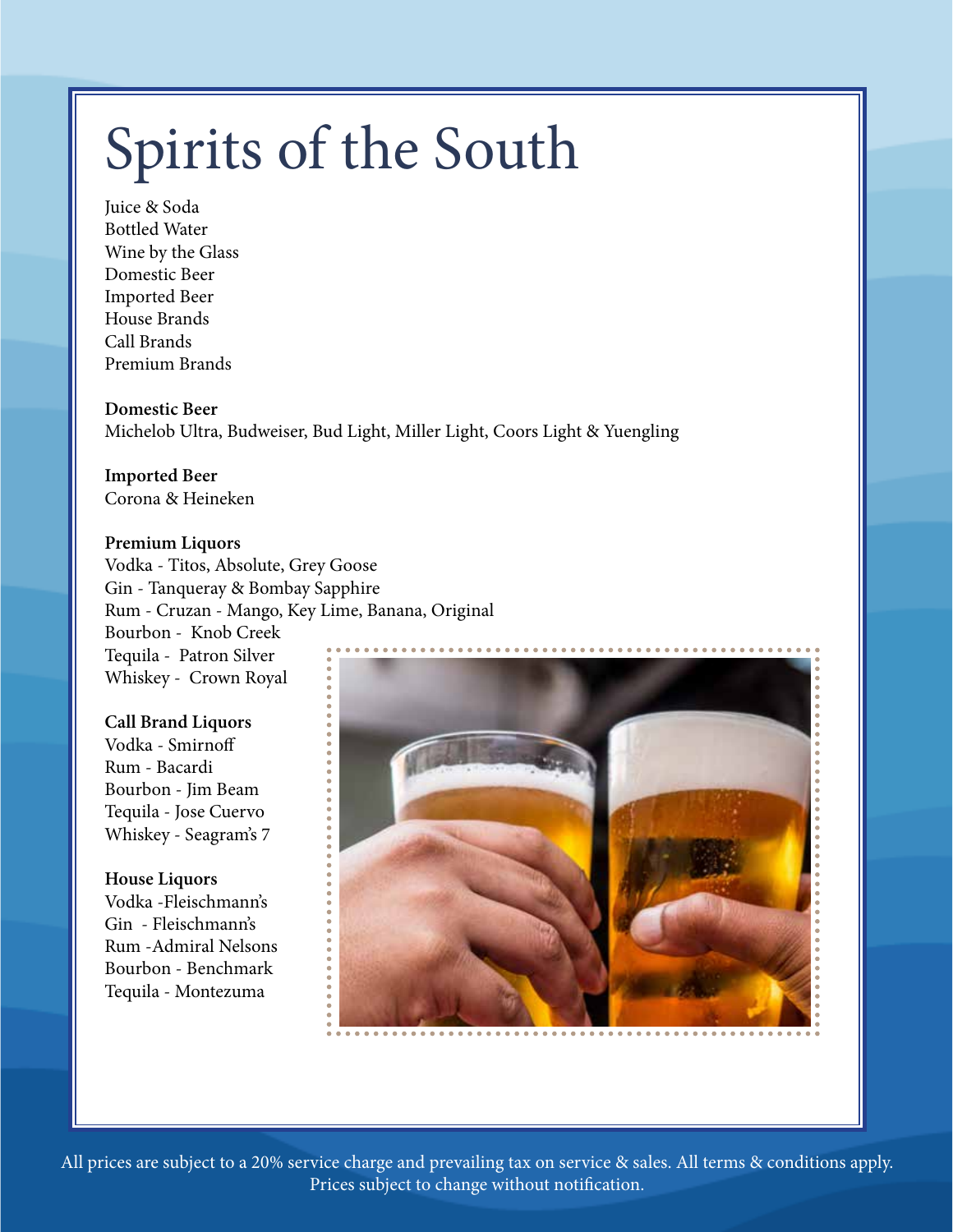# Terms & Conditions

*The Prince Resort will do everything possible to make your event a special and memorable one. When looking at the menus we offer and you don't see what you want please ask your sales manager about pricing for a customized menu. These selections are those most chosen by our clients.* 

*Special Food Requirements will be handled for anyone needing extra care. Your sales manager will work with our chef to ensure a proper meal is served. All food allergies must be reported to your sales manager at the time of menu selections.* 

*Please note that all items listed under menu selections can only be served during the times listed. Prices are per person unless noted.* 

*Thank you from the Staff & Management of the Prince Resort at the Cherry Grove Pier!* 

#### **PRICING**

\*All menu prices are subject to change based on seasonal availability and Market Pricing. Prices quoted are per person except where indicated. All menu prices are subject to 20% service charge and applicable taxes.

#### **GENERAL INFORMATION**

The Group Sales Department will coordinate all details of your hotel event by working closely with each of the departments within the resort to ensure proper execution of all aspects. So that our entire staff may prepare to accommodate your needs we ask that menu selections and meeting related details be arranged at least 60 days in advance.

Our culinary staff uses only the freshest ingredients in preparing your meals. Due to market conditions, menu prices may change without notice, unless confirmed by a signed Banquet Event Order (BEO). Banquet Event Orders will be provided for review once menu selections and meeting details have been submitted to your sales manager. Once the BEO is received, please review for accuracy, make any necessary revisions, and return with an authorized signature at least 3 weeks prior to your function.

#### **GUARANTEES**

 It is the responsibility of the sales manager to provide the catering department with the number of guests expected for all meetings and banquet functions 14 days prior. This confirmed number constitutes the final guarantee and is not subject to reduction. If no guarantee is submitted, the expected number of guests listed on the banquet event order will be considered your guarantee.

Should the attendance exceed the final guarantee or your guarantee number is increased 24 hours prior to your event, a surcharge of \$10++ per person above the meal price will apply. Should your attendance drop below the minimum required, you will be responsible to pay for the full amount due for that minimum amount as signed on your Banquet Event Order.

There is a minimum of 50 adult persons required for buffet style menu selection. Many of our menu items can be converted to a Plated Meal options and will be priced by your sales manager. Your sales manager will be able to help you make the best selection for your group size and budget.

![](_page_11_Picture_14.jpeg)